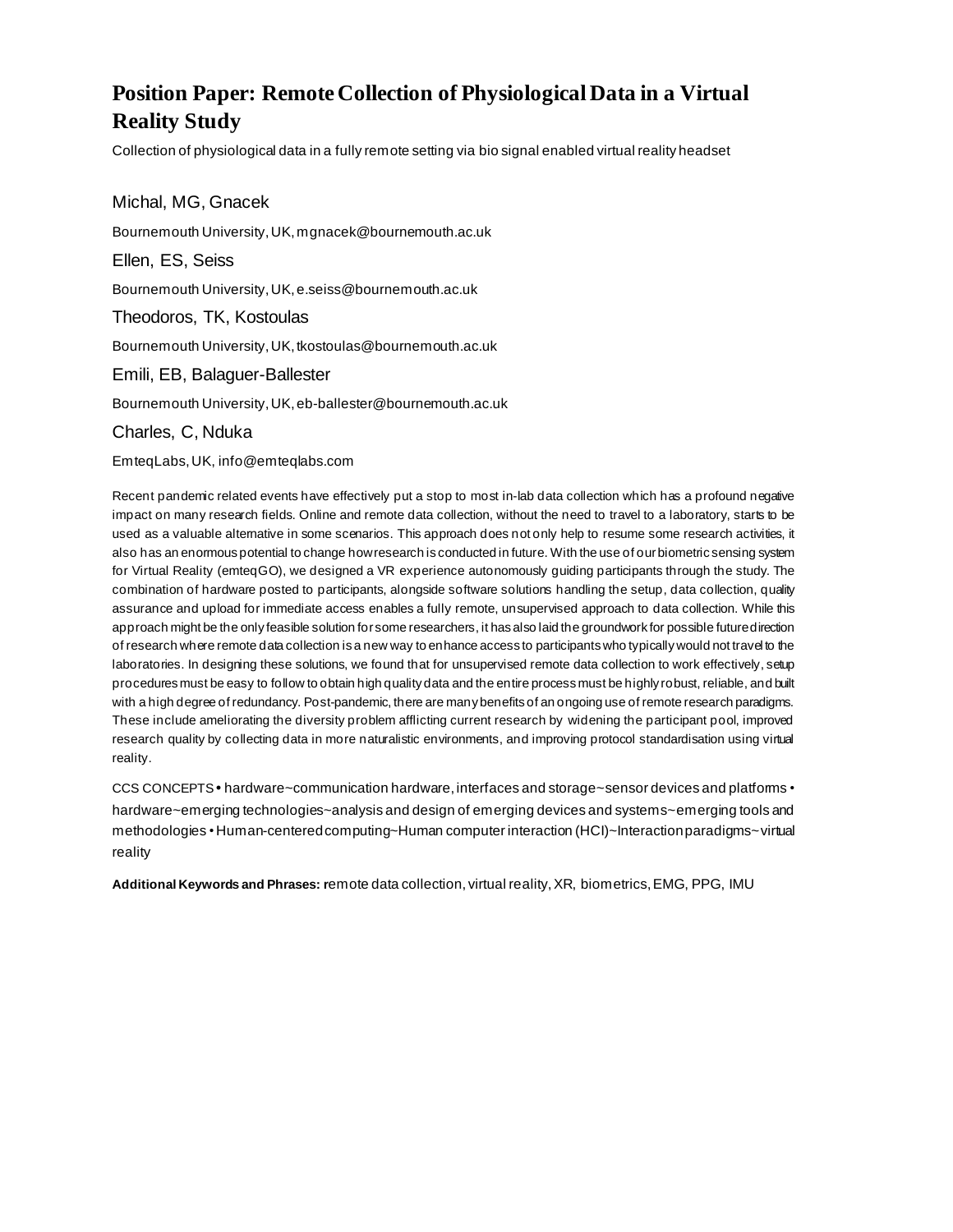#### ACM Reference Format:

First Author's Name, Initials, and Last Name, Second Author's Name, Initials, and Last Name, and Third Author's Name, Initials, and Last Name. 2018. Position Paper: Remote Collection of Physiological Data in a Virtual Reality Study: ACM Conference Proceedings Manuscript Submission Template: Collection of physiological data in a fully remote setting via bio signal enabled virtual reality headset. In Woodstock,'18: ACM Symposium on Neural Gaze Detection, June 03–05, 2018, Woodstock, NY. ACM, New York, NY, USA, 10 pages.

# **1 INTRODUCTION**

Data collection from participants in a lab setting has not been feasible due to the currently imposed restrictions on travel and social distancing. In order to continue with our research that requires physiological data collection while wearing a VR headset, a shift to remote data collection was necessary. This resulted in a redesign of our VR study as well as the underlying architecture.

# **2 RELATED WORK**

Virtual and augmented reality technologies (VR and AR) are standardly used in many research communities across many different fields such as computer science, engineering, neuroscience, surgery, education and rehabilitation to name a few [1]. This can be partially attributed to continued technological improvements, reduced cost, ecological validity [2] and an ability to replicate real environments in controlled setting at a fraction of the cost [3]. The COVID-19 pandemic has had a massive impact on all research, redirecting focus and resources prioritising COVID-19 activities, while curtailing all other research through travel restrictions alongside social distancing measures preventing effective participant recruitment [4], [5]. Remote research aims to tackle some of these challenges [6] by removing the requirement of physical presence of researchers during data collection with potential to carry out fully automated, unsupervised studies.

# **3 PARTICIPANT RECRUITMENT**

Participants were recruited online from UK general population using a survey. Equipment delivery was scheduled for a specific data collection day. Participants were asked to repackage all equipment and courier collection was arranged (Appendix A1). As most headsets have focal length set between 1-2 meters, participants who can see clearly at that distance should not need any eye correction with no distant objects used in the study. As our study involved self-rating of emotional response, Toronto Alexithymia Questionnaire [7] was also included in order to exclude participants with alexithymia (score 51/61 low/high alexithymia). Participant recruitment was a multistage process that required a large amount of participant involvement and continuous communication with the research team. This can seem complicated to participants, reducing likelihood to participate. In future, using a device that participants already own would drastically improve this process but due to the desire to use our own custom biosensing hardware, this was not an option.

#### **4 DATA COLLECTION HARDWARE**

The EmteqGO device was chosen for this remote VR study. It features a Pico G2 4k headset which is a selfcontained 3Dof (Degrees of Freedom) device. This headset was chosen because (1) no additional hardware was necessary and (2) to have a stationary setup up (avoid danger of falling due to movement in limited space). The EmteqGO device has the unique capabilities of replicating many in-lab data collections remotely, where physiological data is captured through its sensors built into the device. Placement of multiple sensors is a critical task to ensure good data quality, usually carried out by trained researcher. Having untrained and unsupervised participants handling this step could result in low quantity of usable data. EmteqGO has all biometric sensors built into a single device that attaches to a virtual reality headset thus avoiding multiple components connected by wires which increase complexity and introduce sensor noise. Data is recorded and saved onto the local device storage. If Wi-Fi connection was established, data will be automatically deleted from the device and uploaded to cloud storage where it can be instantly accessed without having to wait for the device to be shipped back. This can also work as a failsafe in case data was corrupted or of an insufficient quality by checking data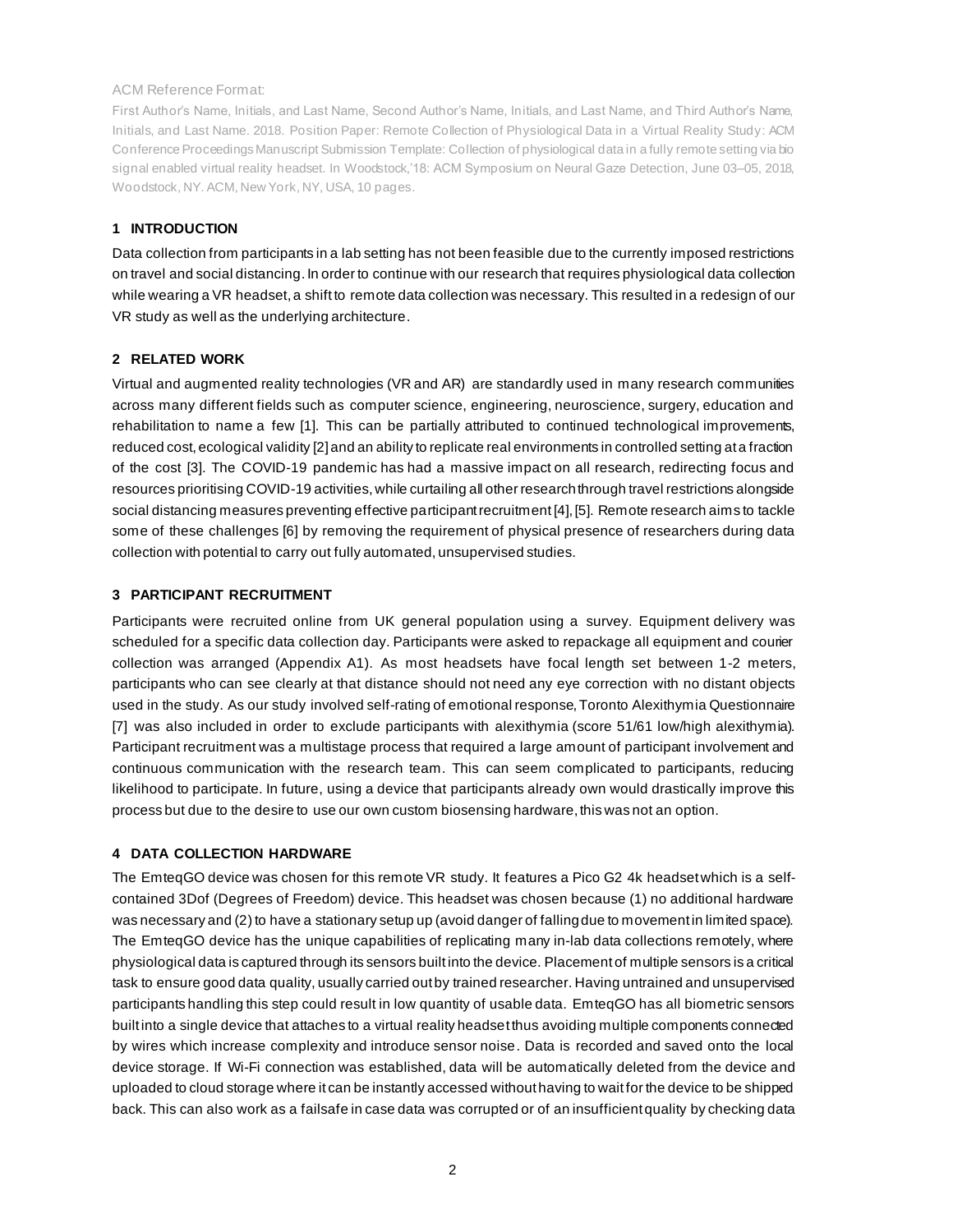either manually or through an automated process before sending the device back.While the study was designed to be run unsupervised, as this is a novel approach, online supervision was carried out to monitor the process.

# **5 SOFTWARE DESIGN AND ARCHITECTURE REQUIRMENTS**

EmteqGo wearable device is not physically connected to the PC and communicates over a wireless network (Figure 1). An instance of DLS (Device Link Service) android application is running on the device's operating system. DLS communicates to ECS across the internet using a custom messaging library over WebSockets (for raw and event data) and via HTTP REST for other messages (e.g., pairing and CRUD operations).



Figure 1: System architecture diagram, emteqGo device and in game-engine signal check tool.

One of the most important requirements for our remote study was temporal correlation between events in virtual reality and physiological data. As the application is driven by user input, each participant will go through the study at a different pace. This was a necessary step as unsupervised studies require training, where participants are introduced to controls and different tasks they are expected to perform. Additionally, participants were given an option to repeat this training stage until they felt comfortable to begin the main study. The consequence of this non-linearity is the inability to use starting time as a reference point for all events. A custom event system (EventMarkers) was designed and implemented into Unity SDK where chosen events triggered a timestamp and a custom message to be recorded. These timestamps were then used to correlate events to the physiological data. EmteqGo provides quality assurance and status verification for each sensor in real time which can be used to monitor signal quality. Participants were presented with a UI window where desirable signal quality for each sensor was shown using red/light sensors in addition to the overall quality. It is possible to prevent users from progressing until a threshold is met but we deemed it was not necessary given online supervision in this iteration of the study as well as a reluctance to exclude participants whose signal might have been below assumed quality expectation. The same system can be used throughout the study if the signal quality suddenly deteriorates. Different approaches could be implemented where participants are asked to correct fit, but a specific threshold would have to be determined and disadvantages from interruptions and obtrusiveness would have to be considered.

#### **6 DISCUSSION**

The pandemic has brought forward many innovations. Remote research is now commonplace in situations where data collection is conducted solely using a computer or smartphone. Virtual and augmented reality are the next interaction platforms and initiatives such as the XR Distributed Research Network (xrdrn.org) is extending data collection to those who already have VR devices. As biometric VR will become increasingly commonplace, we are at the cusp of a new paradigm where many of the disadvantages of laborato ry research (lack of participant diversity, non-generalisable results, data collected under non-naturalistic settings, poor control of subject attention, use of subjective measures rather than objective data) can be resolved.